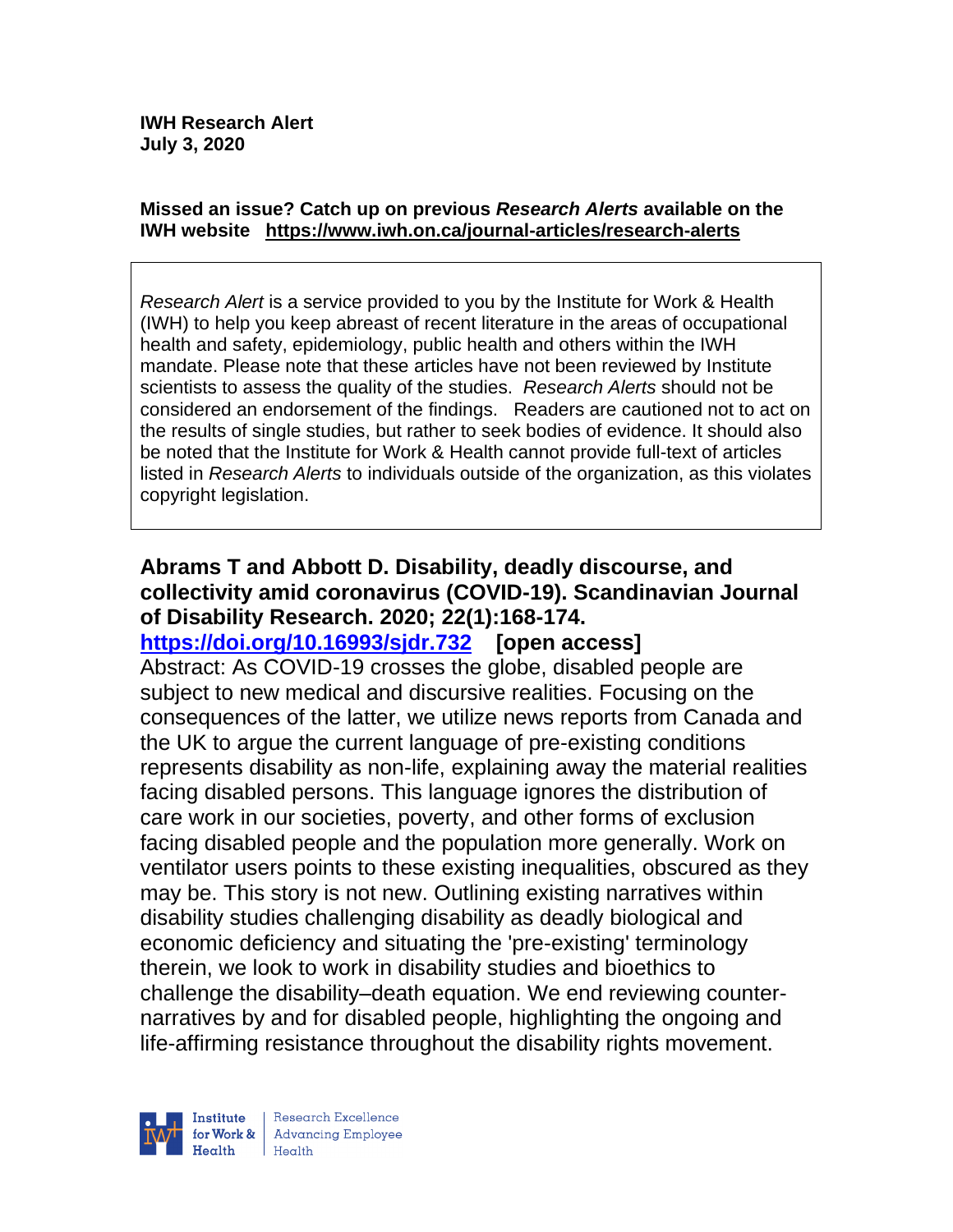### **Bonde JPE, Flachs EM, Madsen IE, Petersen SB, Andersen JH, Hansen J, et al. Acute myocardial infarction in relation to physical activities at work: a nationwide follow-up study based on job-exposure matrices. Scandinavian Journal of Work, Environment & Health. 2020; 46(3):268-277.**

**<https://doi.org/10.5271/sjweh.3863> [open access]** Abstract: Objective This study aimed to evaluate sex-specific risks of acute myocardial infarction (AMI) according to lifting and standing/walking at work. Methods The study population included 1.15 million Danish wage earners. Annual job codes from 1976 onwards were linked to specific exposures using job-exposure matrices (JEM). Cases of AMI during follow-up 1996-2016 were retrieved from national registers. Incidence rate ratios (IRR) were computed by Poisson regression adjusting for demographic and JEMassessed lifestyle factors. Models addressed physical activities at work the previous 0-2 years (short-term risk) and cumulative physical activities (long-term risk). Results During 21.4 million person-years of follow-up, 22 037 AMI occurred in men and 6942 in women. Exposure-response relationships between recent physical activities at work and AMI were not evident. In men, the fully adjusted long-term IRR for the highest of five exposure categories compared to the lowest were 1.09 [95% confidence interval (CI) 1.03-1.15] for lifting and 1.01 (95% CI 0.96-1.07) for standing/walking. In women, the corresponding figures were 1.27 (95% CI 1.15-1.40) and 1.18 (95% CI 1.07-1.30). The latter risk estimate was strongly attenuated, and the trend became insignificant when adjusted for lifting. Findings were only partially supported by sensitivity analyses. Conclusion The study provides limited support to the hypothesis that long-term lifting and standing/walking at work is related to increased risk of AMI. Possible effects of acute physical exertion are not addressed and bias towards the null because of crude exposure assignment cannot be ruled out

#### **Collie A, Sheehan L, Lane TJ, and Iles R. Psychological distress in workers' compensation claimants: prevalence, predictors and mental health service use. Journal of Occupational Rehabilitation. 2020; 30(2):194-202.**

**<https://doi.org/10.1007/s10926-019-09862-1> [open access]** Abstract: Purpose To determine the prevalence and predictors of psychological distress among injured and ill workers and their mental

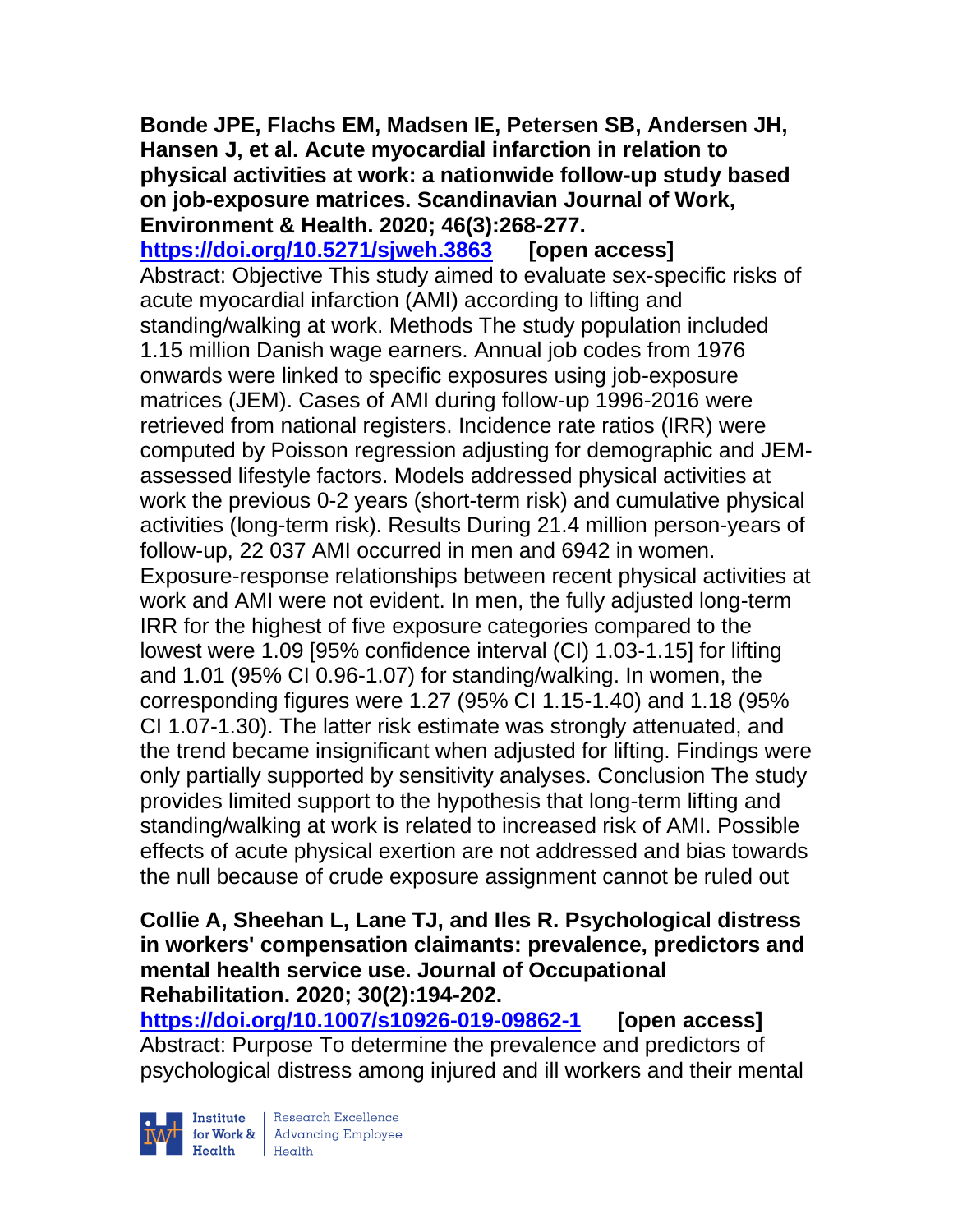health service use. Methods Cross-sectional national survey of adults with work-related musculoskeletal or mental health conditions, accepted workers' compensation claims and at least 1 day off work. Psychological distress was measured using the Kessler-6 scale. Mental health service use was measured using self-report. Results A total of 3755 workers were included in the study (Musculoskeletal disorder =  $3160$ ; Mental health condition =  $595$ ). Of these, 1034 (27.5%) and 525 (14.0%) recorded moderate and severe psychological distress, respectively. Multivariate ordinal logistic regression revealed that being off work, poor general health, low work ability, financial stress, stressful interactions with healthcare providers and having diagnosed mental health conditions had the strongest associations with presence of psychological distress. Of the subgroup with musculoskeletal disorders and psychological distress ( $N = 1197$ ), 325 (27.2%) reported accessing mental health services in the past four weeks. Severe psychological distress, being off work, worse general health and requiring support during claim were most strongly associated with greater odds of service use. Conclusions The prevalence of psychological distress among workers' compensation claimants is high. Most workers with musculoskeletal disorders and psychological distress do not access mental health services. Screening, early intervention and referral programs may reduce the prevalence and impact of psychological distress.

**Dianat I, Afshari D, Sarmasti N, Sangdeh MS, and Azaddel R. Work posture, working conditions and musculoskeletal outcomes in agricultural workers. International Journal of Industrial Ergonomics. 2020; 77:102941. <https://doi.org/10.1016/j.ergon.2020.102941>** 

**Ding Y, Cao Y, Duffy VG, and Zhang X. It is time to have rest: how do break types affect muscular activity and perceived discomfort during prolonged sitting work. Safety and Health at Work. 2020; 11(2):207-214.** 

**<https://doi.org/10.1016/j.shaw.2020.03.008> [open access]** Abstract: BACKGROUND: Prolonged sitting at work can lead to adverse health outcomes. The health risk of office workers is an increasing concern for the society and industry, with prolonged sitting work becoming more prevalent. OBJECTIVE: This study aimed to

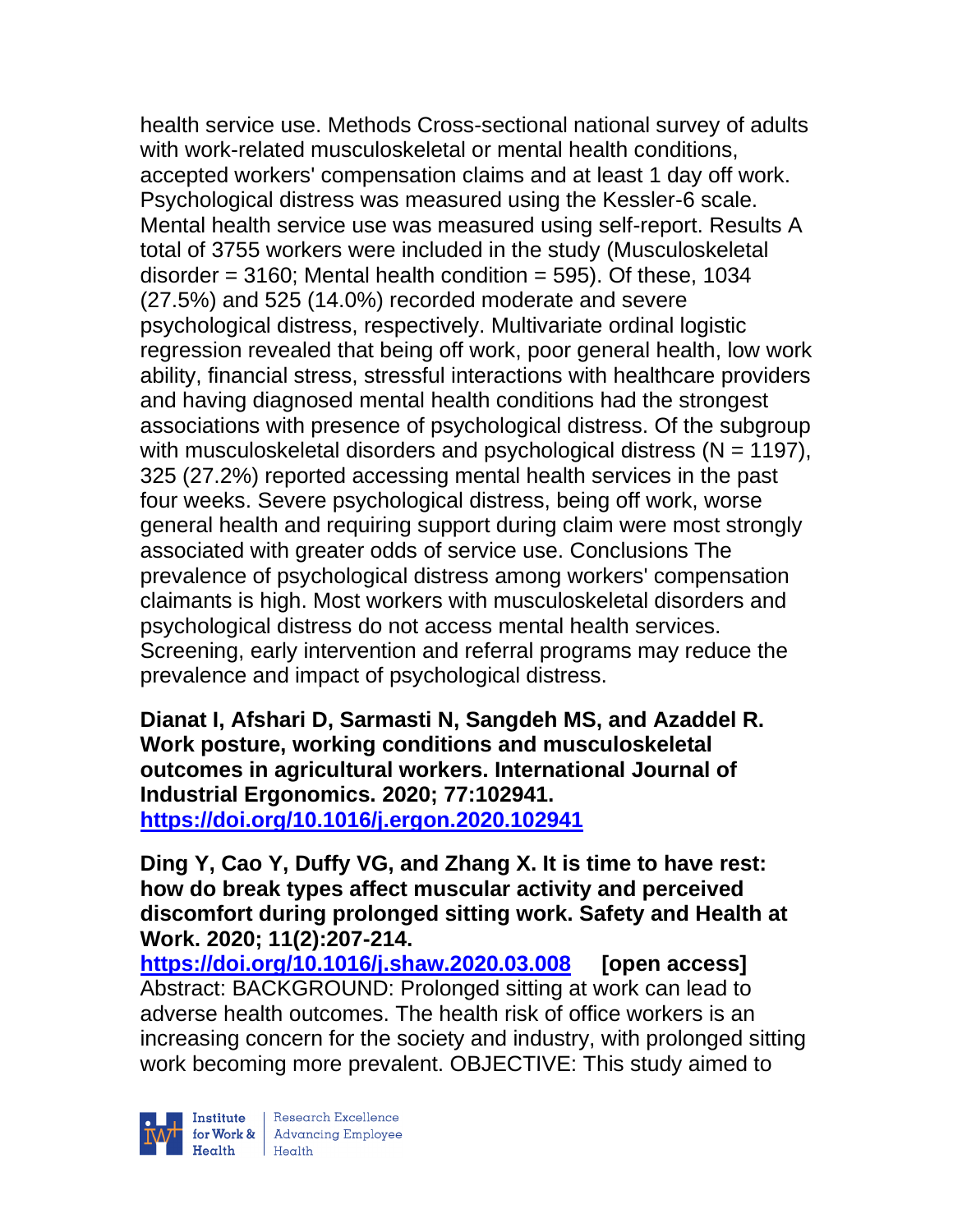explore the variation in muscle activities during prolonged sitting work and found out when and how to take a break to mitigate the risk of muscle symptoms. METHODS: A preliminary survey was conducted to find out the prevalence of muscle discomfort in sedentary work. Firstly, a 2-hsedentary computer work was designed based on the preliminary study to investigate the variation in muscle activities. Twenty-four participants took part in the electromyography (EMG) measurement study. The EMG variations in the trapezius muscle and latissimus dorsi were investigated. Then the intervention time was determined based on the EMG measurement study. Secondly, 48 participants were divided into six groups to compare the effectiveness of every break type (passive break, active break of changing their posture, and stand and stretch their body with 5 or 10 mins). Finally, data consisting of EMG amplitudes and spectra and subjective assessment of discomfort were analyzed. RESULTS: In the EMG experiment, results from the joint analysis of the spectral and amplitude method showed muscle fatigue after about 40 mins of sedentary work. In the intervention experiment, the results showed that standing and stretching for 5 mins was the most effective break type, and this type of break could keep the muscles' state at a recovery level for about 30-45 mins. CONCLUSIONS: This study offers the possibility of being applied to office workers and provides preliminary data support and theoretical exploration for a follow-up early muscle fatigue detection system

**Feary J, Cannon J, Fitzgerald B, Szram J, Schofield S, and Cullinan P. Follow-up survey of patients with occupational asthma. Occupational Medicine. 2020; 70(4):231-234. <https://doi.org/10.1093/occmed/kqaa049> [open access]** Abstract: BACKGROUND: Occupational asthma (OA) is often associated with a poor prognosis and the impact of a diagnosis on an individual's career and income can be significant. AIMS: We sought to understand the consequences of a diagnosis of OA to patients attending our clinic. METHODS: Using a postal questionnaire, we surveyed all patients attending our specialist occupational lung disease clinic 1 year after having received a diagnosis of OA due to a sensitizer ( $n = 125$ ). We enquired about their current health and employment status and impact of their diagnosis on various aspects of their life. Additional information was collected by review of clinical

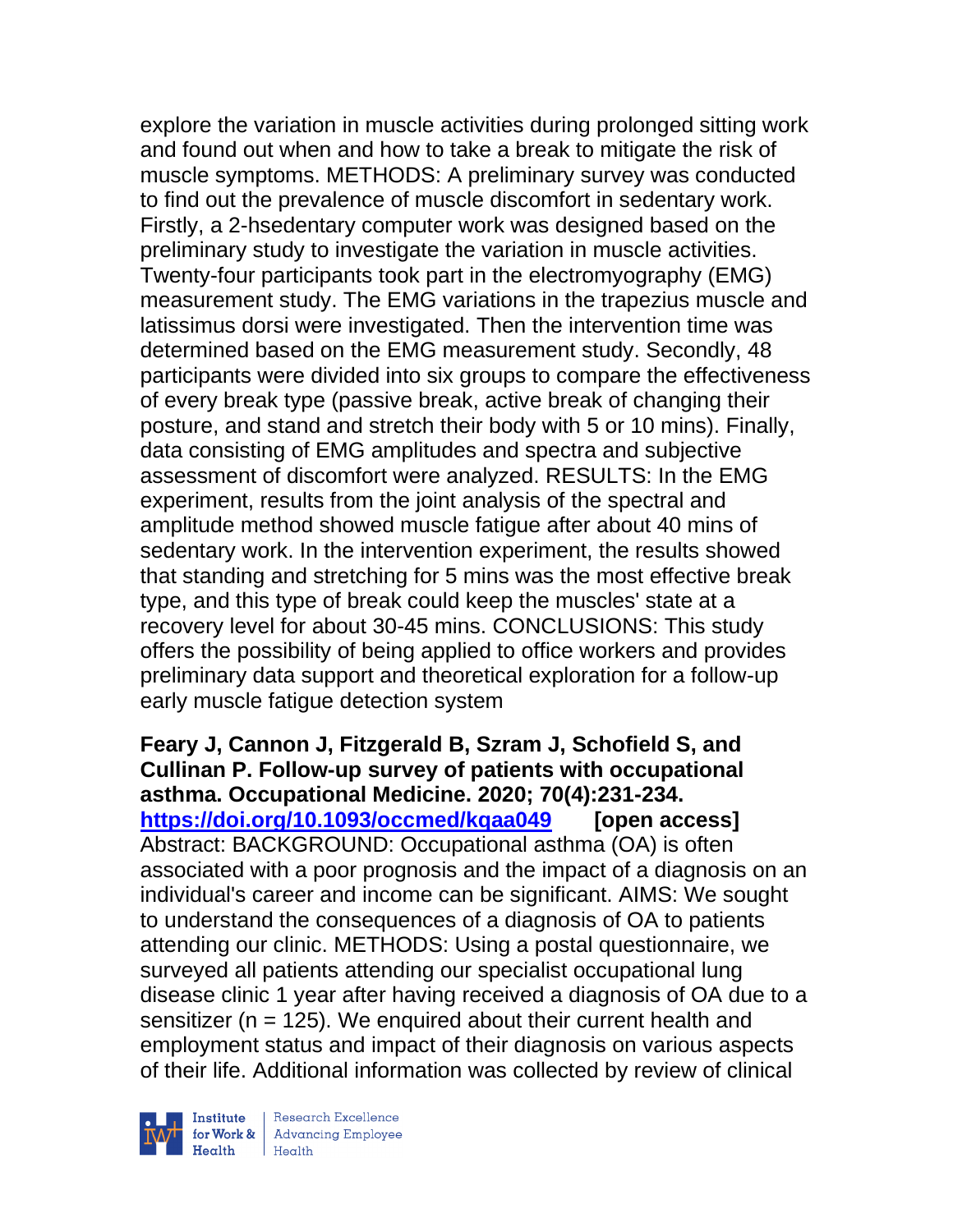records. RESULTS: We received responses from 71 (57%) patients; 77% were referred by an occupational health (OH) provider. The median duration of symptoms prior to referral was 18 months (interquartile range (IQR) 8-48). At 1 year, 79% respondents were no longer exposed to the causal agent. Whilst the unexposed patients reported an improvement in symptoms compared with those still exposed (82% versus 53%;  $P = 0.023$ ), they had poorer outcomes in terms of career, income and how they felt treated by their employer; particularly those not currently employed. Almost all (>90%) of those still employed had been referred by an OH provider compared with 56% of those currently unemployed  $(P = 0.002)x$ . CONCLUSIONS: The negative impact of OA on people's careers, livelihood and quality of life should not be underestimated. However, with early detection and specialist care, the prognosis is often good and particularly so for those with access to occupational health

**Haghani M, Bliemer MCJ, Goerlandt F, and Li J. The scientific literature on Coronaviruses, COVID-19 and its associated safetyrelated research dimensions: a scientometric analysis and scoping review. Safety Science. 2020; 129:104806. <https://doi.org/10.1016/j.ssci.2020.104806> [open access]** Abstract: The COVID-19 global pandemic has generated an abundance of research quickly following the outbreak. Within only a few months, more than a thousand studies on this topic have already appeared in the scientific literature. In this short review, we analyse the bibliometric aspects of these studies on a macro level, as well as those addressing Coronaviruses in general. Furthermore, through a scoping analysis of the literature on COVID-19, we identify the main safety-related dimensions that these studies have thus far addressed. Our findings show that across various research domains, and apart from the medical and clinical aspects such as the safety of vaccines and treatments, issues related to patient transport safety, occupational safety of healthcare professionals, biosafety of laboratories and facilities, social safety, food safety, and particularly mental/psychological health and domestic safety have thus far attracted most attention of the scientific community in relation to the COVID-19 pandemic. Our analysis also uncovers various potentially significant safety problems caused by this global health emergency which currently have attracted only limited scientific focus but may

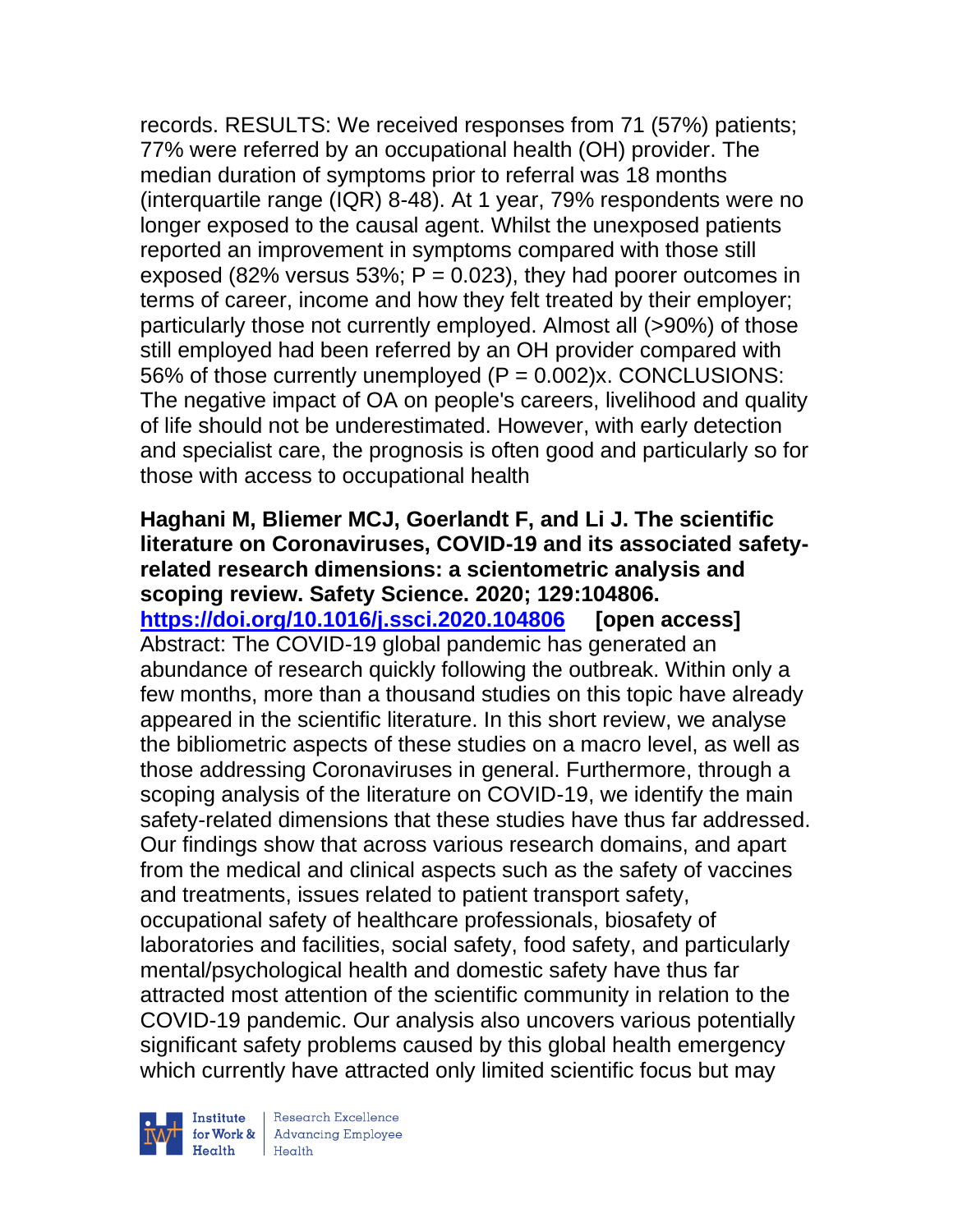warrant more attention. These include matters such as cyber safety, economic safety, and supply-chain safety. These findings highlight why, from an academic research perspective, a holistic interdisciplinary approach and a collective scientific effort is required to help understand and mitigate the various safety impacts of this crisis whose implications reach far beyond the bio-medical risks. Such holistic safety-scientific understanding of the COVID-19 crisis can furthermore be instrumental to be better prepared for a future pandemic

**Jung H, Jung SY, Lee MH, and Kim MS. Assessing the presence of post-traumatic stress and turnover intention among nurses post-middle east respiratory syndrome outbreak: the importance of supervisor support. Workplace Health & Safety. 2020; 68(7):337-345.** 

**<https://doi.org/10.1177/2165079919897693> [open access]** Abstract: Background: South Korea faced the Middle East Respiratory Syndrome (MERS) outbreak for the first time in 2015, which resulted in 186 infected patients and 39 deaths. This study investigated the level of post-traumatic stress disorder (PTSD) and turnover intention, the relationship between PTSD and turnover intention, and the buffering effect of supervisor support among nurses post-MERS outbreak. Methods: In total, 300 nurses from three of 15 isolation hospitals in South Korea were invited to participate. We collected data pertaining to PTSD, turnover intention, supervisor support, work-related factors, and socio-demographic factors through a structured survey distributed to the nurses at the hospitals after the outbreak. For the statistical analyses, descriptive statistics and multiple regression were employed. Findings: Of the 147 participants, 33.3% were involved in the direct care of the infected patients, whereas 66.7% were involved in the direct care of the suspected patients. More than half (57.1%) of the nurses experienced PTSD, with 25.1% experienced full PTSD and 32.0% with moderate or some level of PTSD. The mean score of turnover intention was 16.3, with the score range of 4 to 20. The multiple regression analysis revealed that PTSD was positively associated with turnover intention, and supervisor support had a strong buffering effect.

Conclusion/Application to Practice: These findings confirmed that after a fatal infectious disease outbreak like MERS, nurses

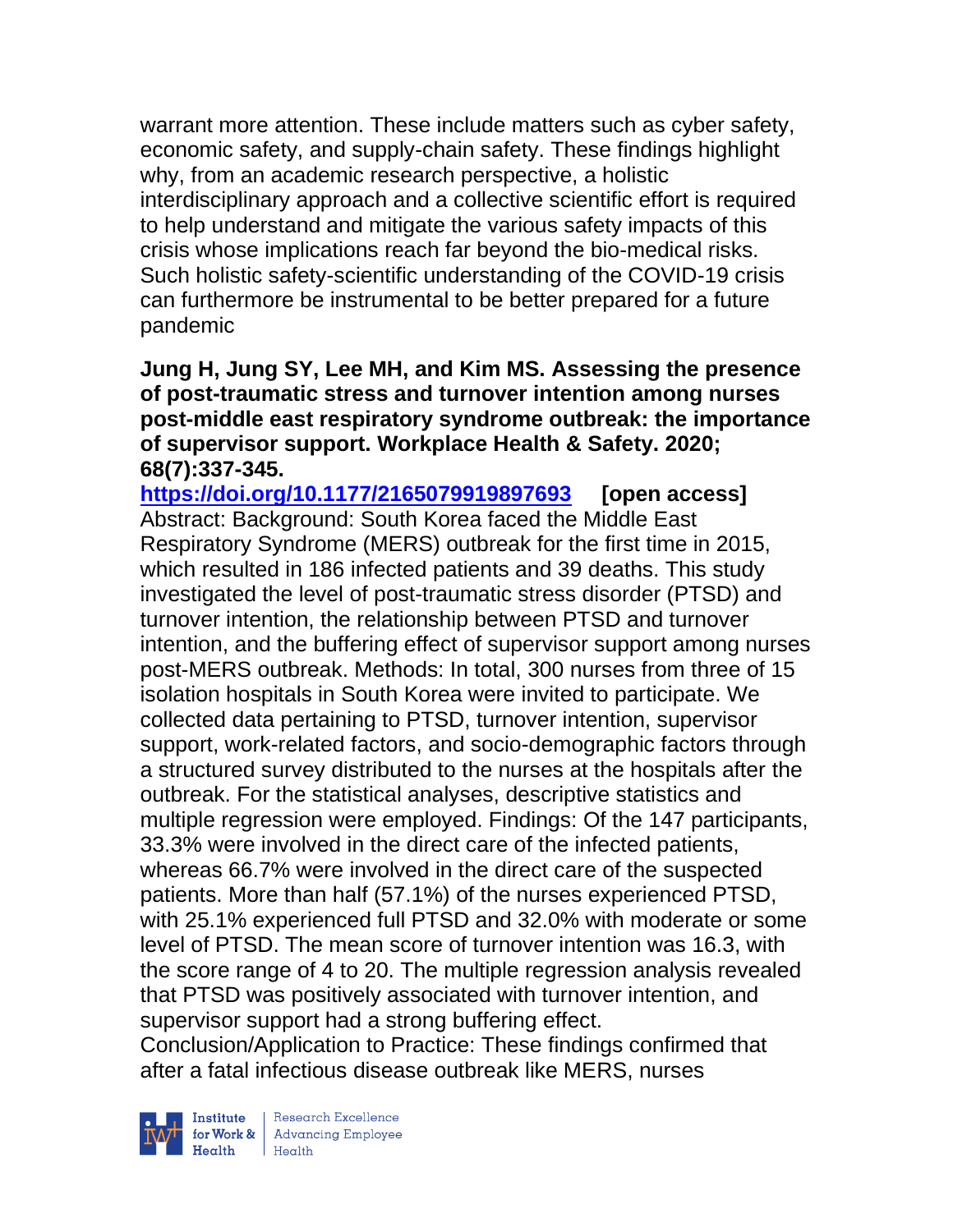experience high level of PTSD and show high intention to leave. Organizational strategies to help nurses to cope with stress and to prevent turnover intention, especially using supervisor support, would be beneficial

### **Lund T, Petersen SB, Flachs EM, Ebbehoj NE, Bonde JP, and Agner T. Risk of work-related hand eczema in relation to wet work exposure. Scandinavian Journal of Work, Environment & Health. 2020; 46(4):437-445.**

**<https://doi.org/10.5271/sjweh.3876> [open access]**

Abstract: Objective Albeit a pivotal risk for the development of hand eczema (HE), the exposure-response relationship between wet work and HE remains to be further investigated. Knowledge on exposureresponse is important regarding preventive measures, medico-legal regulations and job-counseling. Recently, a job-exposure matrix (JEM) for wet work was developed, providing information on the likelihood of wet work. By combining the JEM with data on HE we aimed to investigate the relationship between extent of wet work and HE. Methods This study is a case-referent study including patients registered in the National Database of Contact Allergy, Denmark, and comprises data on sex, age, atopic dermatitis, HE, face eczema and patch testing results. Patients with HE served as cases and patients with facial eczema served as referents. Information on profession was retrieved from the DOC\*X database in accordance with the DISCO-88 classification system. A wet-work-specific JEM provides for each profession - an estimate for (i) the likelihood of wet work lasting =2 hours/day and (ii) the average number of hours of wet work per day. Results After two hours of wet hands and glove wear, the odds ratio (OR) was 3.49 and 3.19, respectively, for females and 2.41 and 1.82, respectively, for males. Females had a higher risk of HE than males with probability of wet hands <75% (OR 2.34, 95% CI 2.12-2.58 compared to males 1.68, 95% CI 1.22-2.31) and regarding glove wear at all exposure levels. Conclusion Our data confirms a close association between wet work and HE. Exposure lasting less than the current definition of wet work (having wet hands for =2 hours per day) may be of importance.

## **Mehri F, Jenabi E, Bashirian S, Shahna FG, and Khazaei S. The association between occupational exposure to silica and risk of**

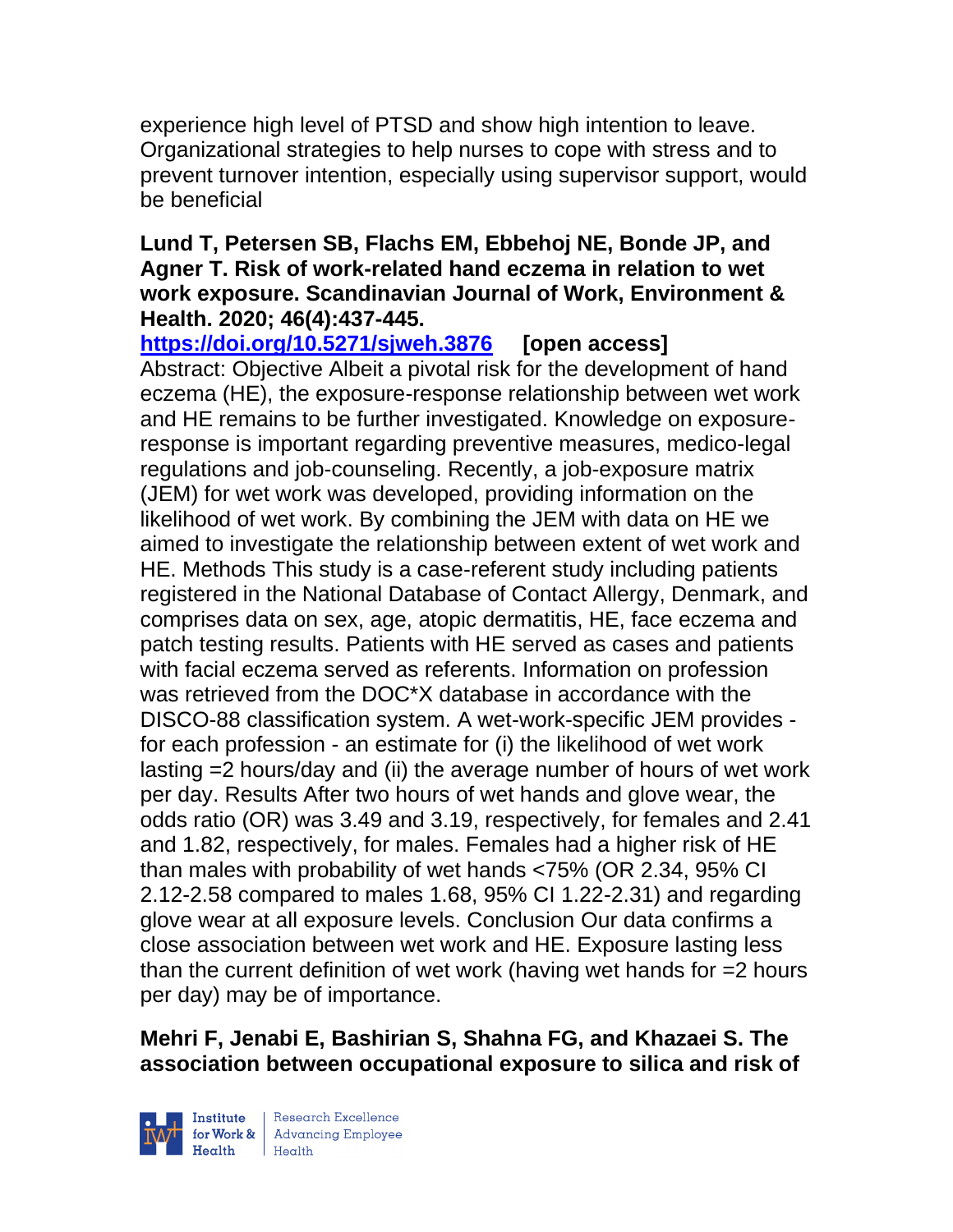## **developing rheumatoid arthritis: a meta-analysis. Safety and Health at Work. 2020; 11(2):136-142.**

**<https://doi.org/10.1016/j.shaw.2020.02.001> [open access]** Abstract: Background: Rheumatoid arthritis (RA) is an autoimmune disease with systemic inflammatory arthritis. This meta-analysis was conducted to examine the association between occupational exposure to silica and the risk of developing RA among different workers.

Methods: In this meta-analysis, we searched relevant published studies using major electronic databases including Scopus, PubMed, ISI Web of Science, and Google Scholar search engine up to October 2019, and the references of retrieved articles were also checked for further possible sources. A random-effects model was used to account for heterogeneity among the results of the studies using the pooled odds ratios (ORs) and their 95% confidence intervals (CIs). The Q-statistic and I2 tests were calculated to assess heterogeneity between the studies.

Results: The pooled calculation of OR indicated a significant association between occupational exposure to silica and risk of developing RA among different workers ( $OR = 2.59$ ,  $95\%$   $CI = 1.73$  to 3.45). In addition, the pooled estimates of OR in smokers were statistically significant ( $OR = 2.49$ ,  $95\%$  CI = 1.13 to 3.86). Conclusions: The findings of the present study reveal that occupational exposure to silica may be associated with increased risk of developing RA.

**Ordway AR, Johnson KL, Amtmann D, Bocell FD, Jensen MP, and Molton IR. The relationship between resilience, self-efficacy, and employment in people with physical disabilities. Rehabilitation Counseling Bulletin. 2020; 63(4):195-205. <https://doi.org/10.1177/0034355219886660>** 

**Pradeepkumar H, Sakthivel G, and Shankar S. Prevalence of work related musculoskeletal disorders among occupational bus drivers of Karnataka, South India. Work. 2020; 66(1):73-84. <https://doi.org/10.3233/WOR-203152>** 

Abstract: BACKGROUND: Work-related health problems result in an economic loss of 4-6% in GDP (Gross domestic Product) of the most countries. In the industrialized countries, 1/3rd of the health-related

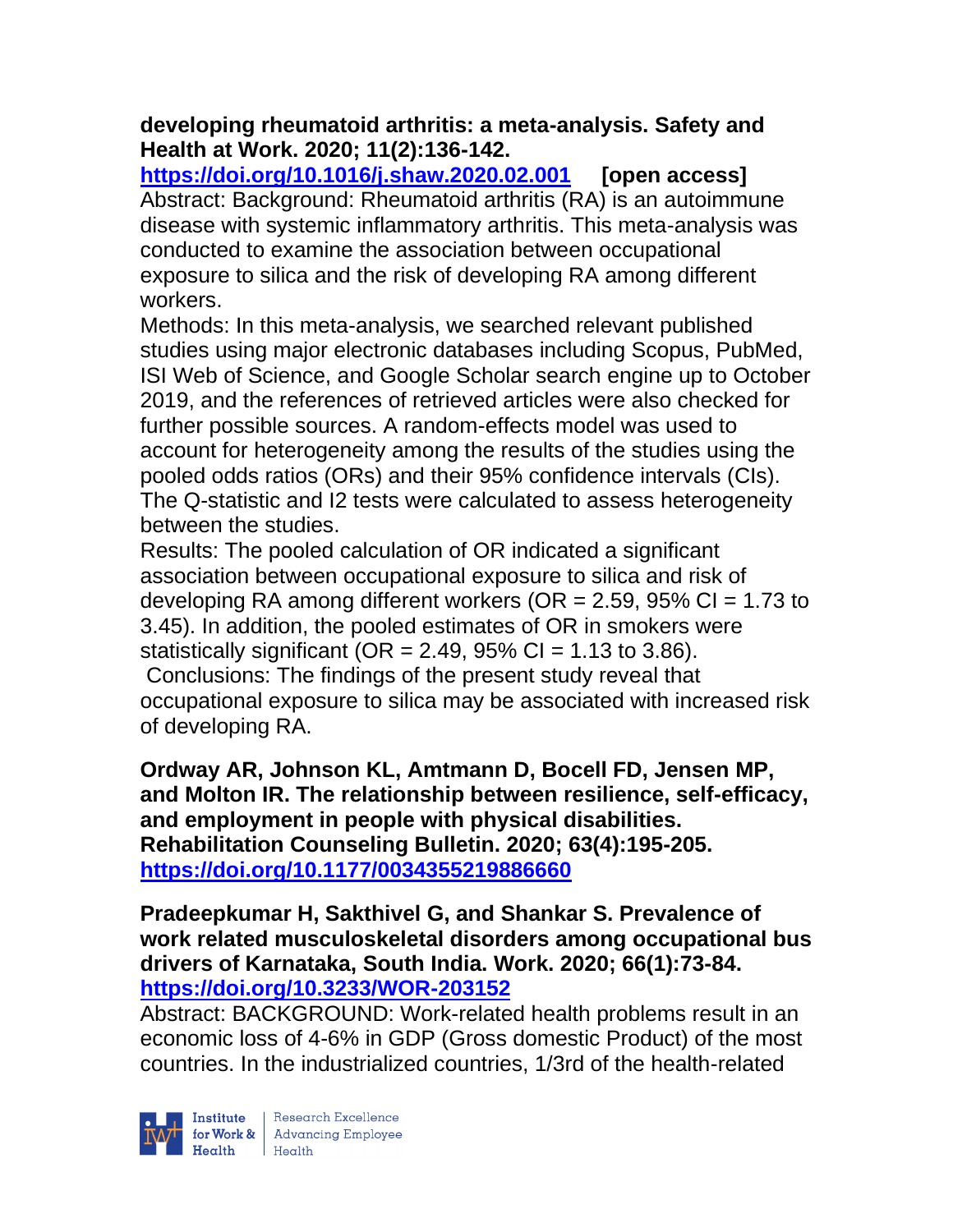absence to duty are due to musculoskeletal disorders. Professional driving is one such occupation which looks like sedentary occupation, but involves many risk factors that contribute to work-related musculoskeletal disorders (WMSD) due to its nature of working and work environment. This research describes the various risk factors associated with WMSDs and their effects on drivers health. OBJECTIVE: To assess the prevalence of WMSD and its associated risk factors among the bus drivers of Karnataka State Road Transport Corporation (KSRTC), Karnataka. METHODS: Subjects considered in this study are 301 full-time bus drivers from the central division KSRTC which consists of 6 depots in Bengaluru. Information regarding reported WMSD symptoms during immediate past 7 days to 12 months, the intervention of WMSD in their day-to-day life and the overall comfort of the body are determined through Standardized Nordic Questionnaire and also by direct observation. The survey questionnaire is conducted by face to face interview. FINDINGS: From the statistical analysis, it is found that around 55.8% of the study population has experienced WMSD. The prevalence of WMSD is most common in the age group of 29-39 years (53.5%) followed by the age group of >40 years. CONCLUSION: In this study, some of the work-related and lifestyle/health-related factors show significant association with WMSD in bus drivers of Karnataka. Musculoskeletal disorders can be prevented by designing the driver's workspace ergonomically so that the design suits to all sorts of drivers and the drivers should also be trained on basics of vehicle ergonomics (posture, seat adjustments, in-vehicle controls adjustments). INTERPRETATION: KSRTC should educate drivers on the basics of vehicle ergonomics, harmful use of tobacco/alcohol, unhealthy food habits and also to involve in physical exercise at least 75-150 mins weekly. If not, the trend of drivers suffering from WMSD belonging to mid-age will increase exponentially. SCOPE FOR FUTURE WORK: Statistical result and direct observation insist on undertaking further studies on ergonomic interventions at driver's cabin, lifestyle/occupational health factors which mitigate WMSD in different parts of the body during driving

**Ranasinghe U, Jefferies M, Davis P, and Pillay M. Resilience engineering indicators and safety management: a systematic review. Safety and Health at Work. 2020; 11(2):127-135.** 

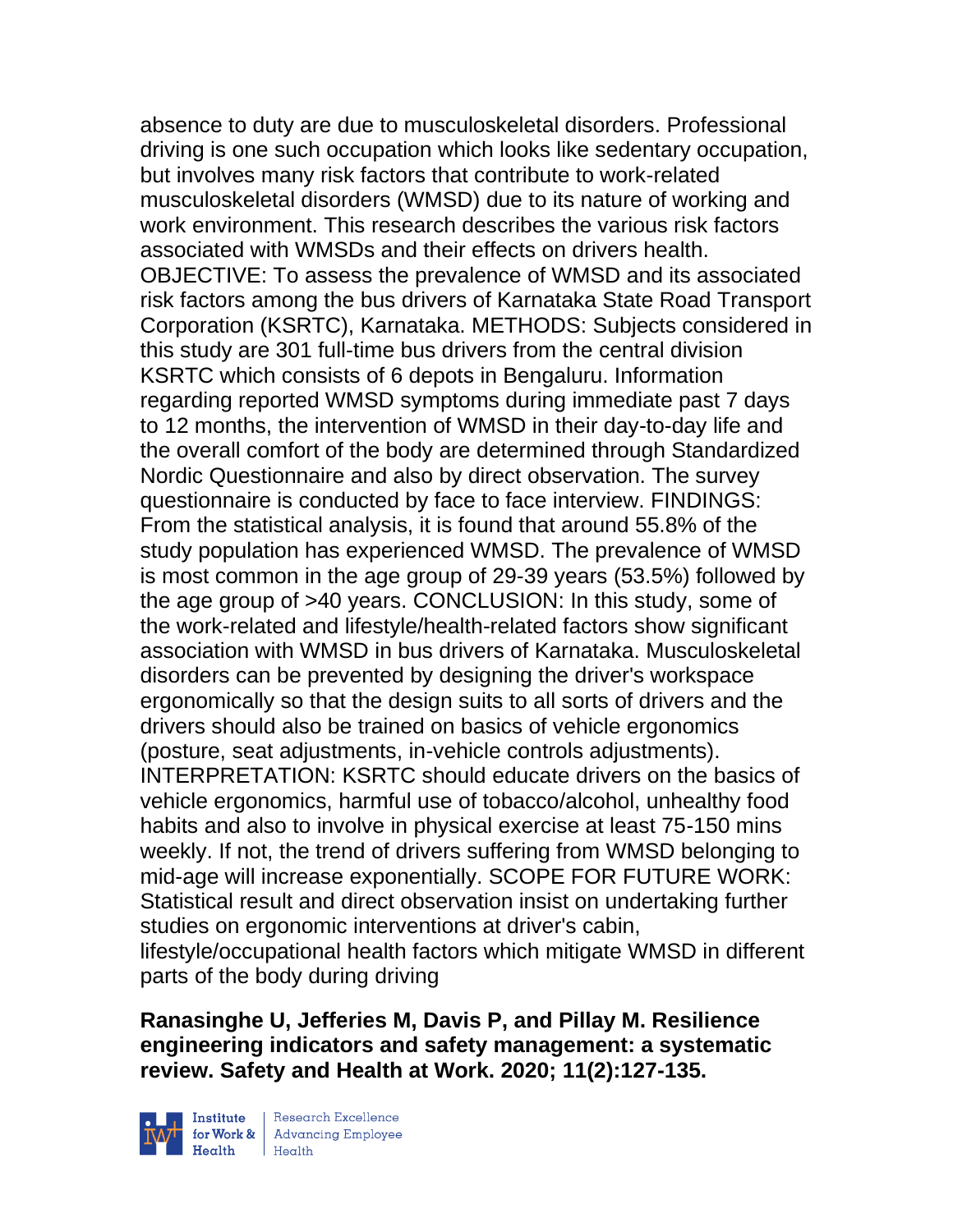**<https://doi.org/10.1016/j.shaw.2020.03.009> [open access]** Abstract: A safe work environment is crucial in high-risk industries, such as construction refurbishment. Safety incidents caused by uncertainty and unexpected events in construction refurbishment systems are difficult to control using conventional safety management techniques. Resilience engineering (RE) is proposed as an alternative to traditional safety management approaches. It presents a successful safety management methodology designed to deal with uncertainty in high-risk work environments. Despite the fact that RE resides in the safety domain, there is no common set of RE indicators to measure and assess resilient in the work environment. The main aim of this research is to explore RE indicators that have been identified as important in developing and assessing the resilient work environment in high-risk industries, particularly in construction refurbishment. Indicators have been attained through a systematic literature review of research and scholarly articles published between the years 2004 and 2019. The literature review explored RE indicators in various industries. Descriptive analysis and cooccurrence-based network visualization were used for data analysis. The findings revealed 28 RE indicators in 11 different high-risk industries. The results show that the four commonly used indicators were: top-management commitment, awareness, learning, and flexibility, all of which have a strong relationship with RE. The findings of this study are useful for stakeholders when making decisions concerning the most important RE indicators in the context of their research or practice as this would avoid the ambiguity and disparity in the identification of RE indicators

**Salas-Nicas S, Moncada S, Llorens C, Morina D, and Navarro A. A complex view of perceived job insecurity: relationship between three domains and their respective cognitive and affective components. Safety Science. 2020; 129:104796. <https://doi.org/10.1016/j.ssci.2020.104796>** 

**Skagseth M, Fimland MS, Rise MB, Johnsen R, Borchgrevink PC, and Aasdahl L. Effectiveness of adding a workplace intervention to an inpatient multimodal occupational rehabilitation program: a randomized clinical trial. Scandinavian Journal of Work, Environment & Health. 2020; 46(4):356-363.** 

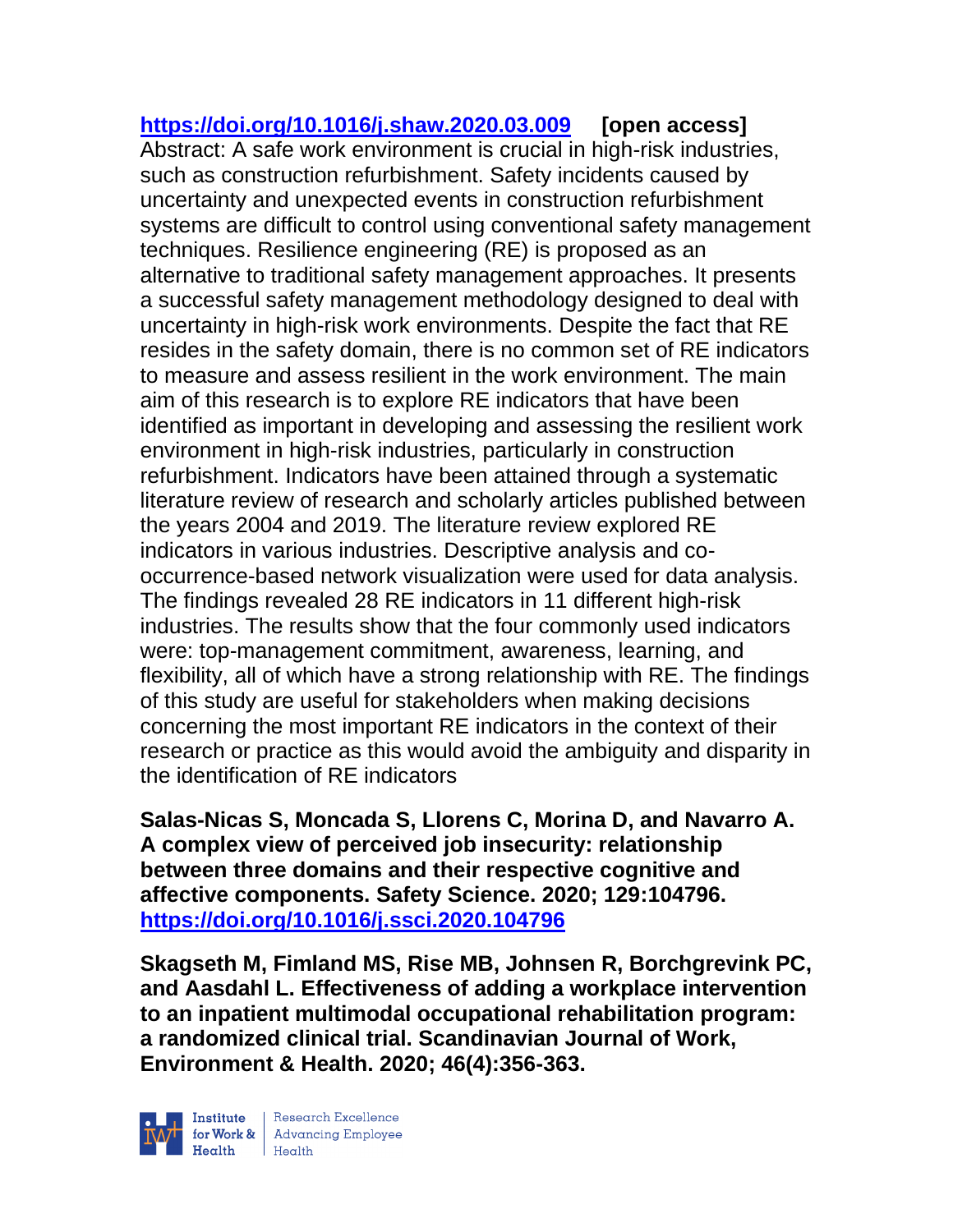# **<https://doi.org/10.5271/sjweh.3873> [open access]**

Abstract: Objectives This study aimed to evaluate the effectiveness of a workplace intervention (WI) added to an inpatient multimodal occupational rehabilitation program (I-MORE) on sickness absence. Methods In this researcher-blinded randomized controlled trial with parallel groups, individuals on sick leave due to musculoskeletal, unspecified- or common mental health disorders were randomized to I-MORE (N=87) or I-MORE+WI (N=88). I-MORE lasted 2+1 weeks (with one week at home in between) and consisted of "acceptance and commitment therapy", physical exercise, and work-related problem solving. The additional WI consisted of a preparatory part, a workplace meeting involving the sick-listed worker, the employer, and the primary rehabilitation therapist at the rehabilitation center, and follow-up work related to the meeting. The primary outcomes were number of sickness absence days and time until sustainable return to work (RTW) during 12 months of follow-up, measured by registry data. Results The median number of sickness absence days during the 12-month follow-up for I-MORE was 115 days [interquartile range (IQR) 53-183] versus 130 days (IQR 81-212) for I-MORE+WI. The difference between groups was not statistically significant (P=0.084). The hazard ratio for sustainable RTW was 0.74 (95% confidence interval 0.48-1.16; P=0.192) in favor of I-MORE. Conclusions This study provided no evidence in favor of I-MORE+WI compared to only I-MORE for long-term sickness absent individuals with musculoskeletal-, common mental- or unspecified disorders

### **Wegrzynek PA, Wainwright E, and Ravalier J. Return to work interventions for chronic pain: a systematic review. Occupational Medicine. 2020; 70(4):268-277. <https://doi.org/10.1093/occmed/kqaa066>**

Abstract: BACKGROUND: Chronic pain (CP) remains the second commonest reason for being off work. Tertiary return to work (RTW) interventions aim to improve psychological and physical capacity amongst workers already off sick. Their effectiveness for workers with CP is unclear. AIMS: To explore which tertiary interventions effectively promote RTW for CP sufferers. METHODS: We searched eight databases for randomized controlled trials evaluating the effectiveness of tertiary RTW interventions for CP sufferers. We employed the Cochrane Risk of Bias (ROB) and methodological



 $\begin{tabular}{|l|} Institute & Research Excellence \\ \hline for Work & Advancing Employee \\ Health & Health \\ \end{tabular}$